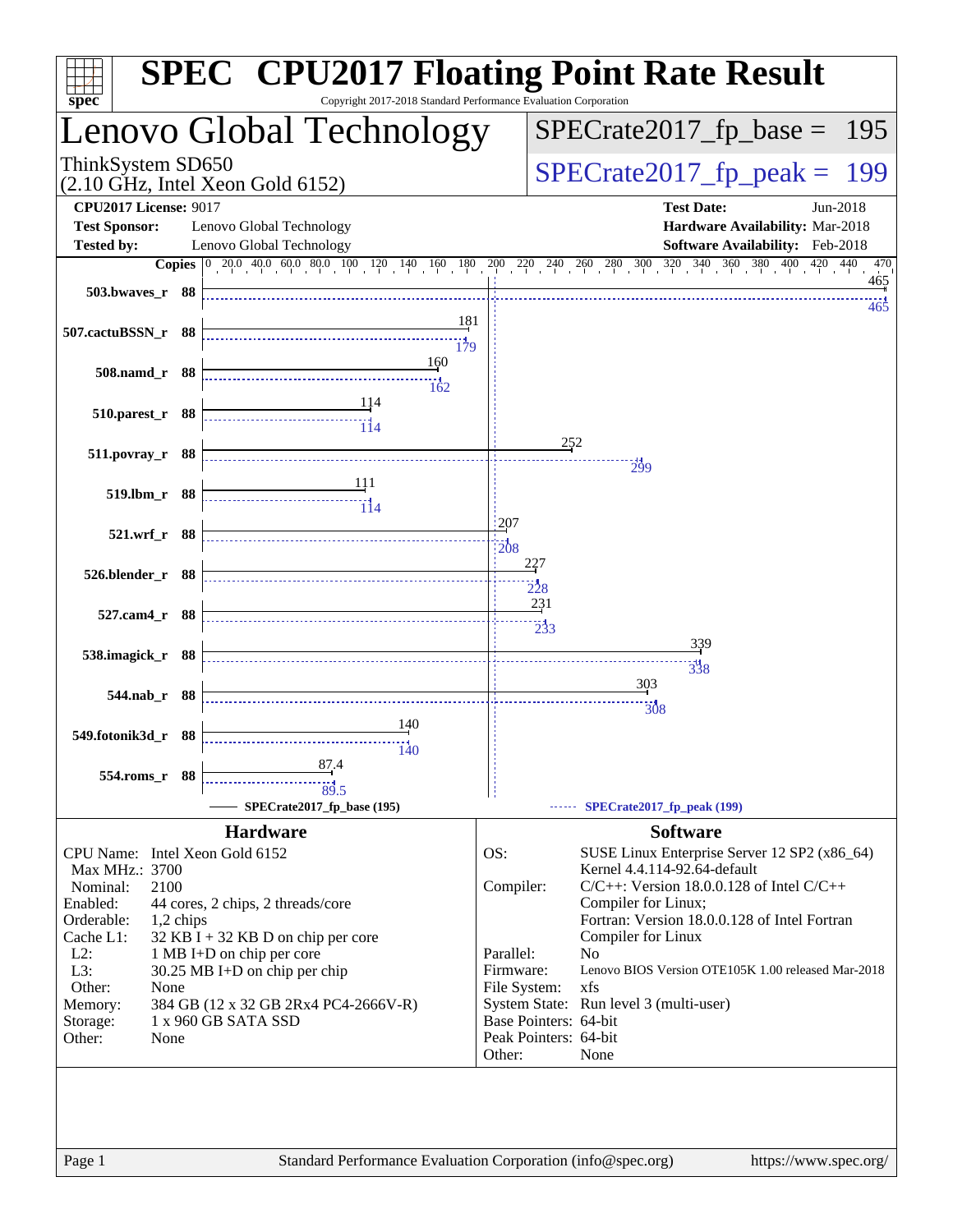

Copyright 2017-2018 Standard Performance Evaluation Corporation

### Lenovo Global Technology

(2.10 GHz, Intel Xeon Gold 6152)

ThinkSystem SD650<br>  $(2.10 \text{ GHz})$  Intel Xeon Gold 6152)

[SPECrate2017\\_fp\\_base =](http://www.spec.org/auto/cpu2017/Docs/result-fields.html#SPECrate2017fpbase) 195

**[Test Sponsor:](http://www.spec.org/auto/cpu2017/Docs/result-fields.html#TestSponsor)** Lenovo Global Technology **[Hardware Availability:](http://www.spec.org/auto/cpu2017/Docs/result-fields.html#HardwareAvailability)** Mar-2018 **[Tested by:](http://www.spec.org/auto/cpu2017/Docs/result-fields.html#Testedby)** Lenovo Global Technology **[Software Availability:](http://www.spec.org/auto/cpu2017/Docs/result-fields.html#SoftwareAvailability)** Feb-2018

**[CPU2017 License:](http://www.spec.org/auto/cpu2017/Docs/result-fields.html#CPU2017License)** 9017 **[Test Date:](http://www.spec.org/auto/cpu2017/Docs/result-fields.html#TestDate)** Jun-2018

#### **[Results Table](http://www.spec.org/auto/cpu2017/Docs/result-fields.html#ResultsTable)**

|                          | <b>Base</b>   |                |            |                | <b>Peak</b>  |                |       |               |                |              |                |              |                |              |
|--------------------------|---------------|----------------|------------|----------------|--------------|----------------|-------|---------------|----------------|--------------|----------------|--------------|----------------|--------------|
| <b>Benchmark</b>         | <b>Copies</b> | <b>Seconds</b> | Ratio      | <b>Seconds</b> | <b>Ratio</b> | <b>Seconds</b> | Ratio | <b>Copies</b> | <b>Seconds</b> | <b>Ratio</b> | <b>Seconds</b> | <b>Ratio</b> | <b>Seconds</b> | <b>Ratio</b> |
| 503.bwayes_r             | 88            | 1900           | 464        | 1897           | 465          | 1897           | 465   | 88            | 1899           | 465          | 1896           | 465          | 1899           | 465          |
| 507.cactuBSSN r          | 88            | 615            | 181        | 615            | <b>181</b>   | 615            | 181   | 88            | 621            | <b>179</b>   | 621            | 179          | 622            | 179          |
| $508$ .namd $r$          | 88            | 522            | <b>160</b> | 523            | 160          | 522            | 160   | 88            | 515            | 162          | 518            | 161          | 518            | <b>162</b>   |
| 510.parest_r             | 88            | 2009           | 115        | 2022           | 114          | 2013           | 114   | 88            | 2014           | 114          | 2014           | 114          | 2012           | 114          |
| 511.povray_r             | 88            | 819            | 251        | 817            | 252          | 817            | 252   | 88            | 687            | 299          | 694            | 296          | 688            | <u>299</u>   |
| 519.lbm r                | 88            | 838            | 111        | 838            | <u>111</u>   | 838            | 111   | 88            | 811            | <b>114</b>   | 813            | 114          | 810            | 115          |
| $521$ .wrf r             | 88            | 954            | 207        | 954            | 207          | 954            | 207   | 88            | 951            | 207          | 948            | 208          | 949            | 208          |
| 526.blender r            | 88            | 592            | 226        | 590            | 227          | 592            | 227   | 88            | 589            | 228          | 586            | 229          | 587            | 228          |
| 527.cam4 r               | 88            | 666            | 231        | 666            | 231          | 667            | 231   | 88            | 660            | 233          | 660            | 233          | 659            | 233          |
| 538.imagick_r            | 88            | 645            | 339        | 645            | 339          | 646            | 339   | 88            | 652            | 336          | 647            | 338          | 646            | 339          |
| $544$ .nab_r             | 88            | 489            | 303        | 490            | 302          | 489            | 303   | 88            | 480            | 308          | 479            | 309          | 481            | 308          |
| 549.fotonik3d r          | 88            | 2446           | 140        | 2445           | 140          | 2446           | 140   | 88            | 2444           | 140          | 2445           | 140          | 2445           | <b>140</b>   |
| $554$ .roms $r$          | 88            | 1588           | 88.0       | 1600           | 87.4         | 1601           | 87.3  | 88            | 1560           | 89.7         | 1563           | 89.5         | 1562           | 89.5         |
| $SPECrate2017$ fp base = |               |                | 195        |                |              |                |       |               |                |              |                |              |                |              |

**[SPECrate2017\\_fp\\_peak =](http://www.spec.org/auto/cpu2017/Docs/result-fields.html#SPECrate2017fppeak) 199**

Results appear in the [order in which they were run.](http://www.spec.org/auto/cpu2017/Docs/result-fields.html#RunOrder) Bold underlined text [indicates a median measurement.](http://www.spec.org/auto/cpu2017/Docs/result-fields.html#Median)

#### **[Submit Notes](http://www.spec.org/auto/cpu2017/Docs/result-fields.html#SubmitNotes)**

 The numactl mechanism was used to bind copies to processors. The config file option 'submit' was used to generate numactl commands to bind each copy to a specific processor. For details, please see the config file.

#### **[Operating System Notes](http://www.spec.org/auto/cpu2017/Docs/result-fields.html#OperatingSystemNotes)**

Stack size set to unlimited using "ulimit -s unlimited"

#### **[General Notes](http://www.spec.org/auto/cpu2017/Docs/result-fields.html#GeneralNotes)**

Environment variables set by runcpu before the start of the run: LD\_LIBRARY\_PATH = "/home/cpu2017.1.0.2.ic18.0/lib/ia32:/home/cpu2017.1.0.2.ic18.0/lib/intel64" LD\_LIBRARY\_PATH = "\$LD\_LIBRARY\_PATH:/home/cpu2017.1.0.2.ic18.0/je5.0.1-32:/home/cpu2017.1.0.2.ic18.0/je5.0.1-64" Binaries compiled on a system with 1x Intel Core i7-4790 CPU + 32GB RAM memory using Redhat Enterprise Linux 7.4 Transparent Huge Pages enabled by default Prior to runcpu invocation Filesystem page cache synced and cleared with: sync; echo 3> /proc/sys/vm/drop\_caches runcpu command invoked through numactl i.e.: numactl --interleave=all runcpu <etc> Yes: The test sponsor attests, as of date of publication, that CVE-2017-5754 (Meltdown) is mitigated in the system as tested and documented.

**(Continued on next page)**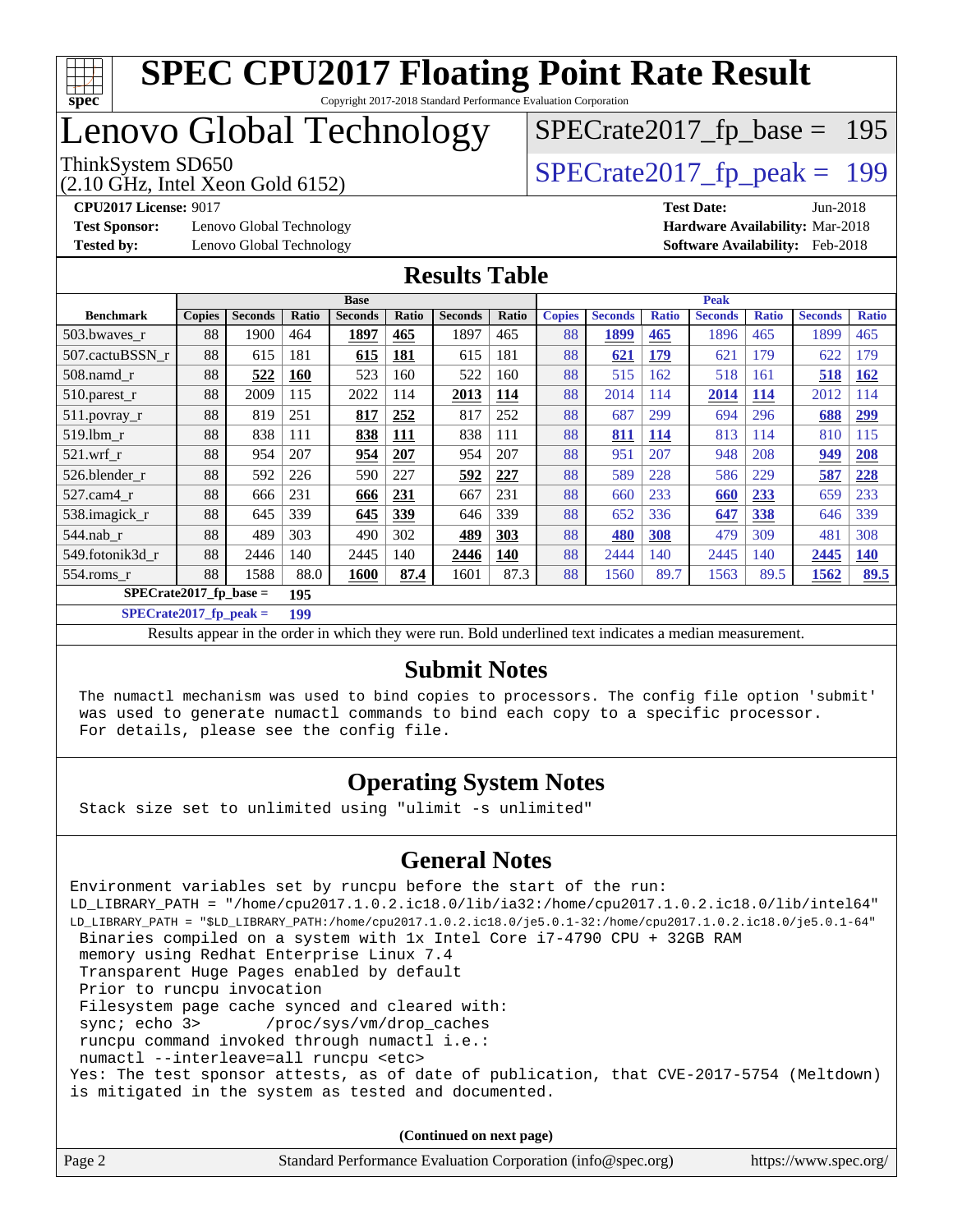

Copyright 2017-2018 Standard Performance Evaluation Corporation

### Lenovo Global Technology

ThinkSystem SD650<br>  $(2.10 \text{ GHz})$  Intel Yean Gold 6152)

[SPECrate2017\\_fp\\_base =](http://www.spec.org/auto/cpu2017/Docs/result-fields.html#SPECrate2017fpbase) 195

(2.10 GHz, Intel Xeon Gold 6152)

**[Test Sponsor:](http://www.spec.org/auto/cpu2017/Docs/result-fields.html#TestSponsor)** Lenovo Global Technology **[Hardware Availability:](http://www.spec.org/auto/cpu2017/Docs/result-fields.html#HardwareAvailability)** Mar-2018

**[CPU2017 License:](http://www.spec.org/auto/cpu2017/Docs/result-fields.html#CPU2017License)** 9017 **[Test Date:](http://www.spec.org/auto/cpu2017/Docs/result-fields.html#TestDate)** Jun-2018 **[Tested by:](http://www.spec.org/auto/cpu2017/Docs/result-fields.html#Testedby)** Lenovo Global Technology **[Software Availability:](http://www.spec.org/auto/cpu2017/Docs/result-fields.html#SoftwareAvailability)** Feb-2018

#### **[General Notes \(Continued\)](http://www.spec.org/auto/cpu2017/Docs/result-fields.html#GeneralNotes)**

Yes: The test sponsor attests, as of date of publication, that CVE-2017-5753 (Spectre variant 1) is mitigated in the system as tested and documented. Yes: The test sponsor attests, as of date of publication, that CVE-2017-5715 (Spectre variant 2) is mitigated in the system as tested and documented.

#### **[Platform Notes](http://www.spec.org/auto/cpu2017/Docs/result-fields.html#PlatformNotes)**

Page 3 Standard Performance Evaluation Corporation [\(info@spec.org\)](mailto:info@spec.org) <https://www.spec.org/> BIOS configuration: Choose Operating Mode set to Maximum Performance SNC set to Enable DCU Streamer Prefetcher set to Disable MONITOR/MWAIT set to Enable LLC dead line alloc set to Disable Sysinfo program /home/cpu2017.1.0.2.ic18.0/bin/sysinfo Rev: r5797 of 2017-06-14 96c45e4568ad54c135fd618bcc091c0f running on linux-nlle Tue Jun 12 17:42:49 2018 SUT (System Under Test) info as seen by some common utilities. For more information on this section, see <https://www.spec.org/cpu2017/Docs/config.html#sysinfo> From /proc/cpuinfo model name : Intel(R) Xeon(R) Gold 6152 CPU @ 2.10GHz 2 "physical id"s (chips) 88 "processors" cores, siblings (Caution: counting these is hw and system dependent. The following excerpts from /proc/cpuinfo might not be reliable. Use with caution.) cpu cores : 22 siblings : 44 physical 0: cores 0 1 2 3 4 5 8 9 10 11 12 16 17 18 19 20 21 24 25 26 27 28 physical 1: cores 0 1 2 3 4 5 8 9 10 11 12 16 17 18 19 20 21 24 25 26 27 28 From lscpu: Architecture: x86\_64 CPU op-mode(s): 32-bit, 64-bit Byte Order: Little Endian  $CPU(s):$  88 On-line CPU(s) list: 0-87 Thread(s) per core: 2 Core(s) per socket: 22 Socket(s): 2 NUMA node(s): 4 Vendor ID: GenuineIntel CPU family: 6 Model: 85 Model name: Intel(R) Xeon(R) Gold 6152 CPU @ 2.10GHz **(Continued on next page)**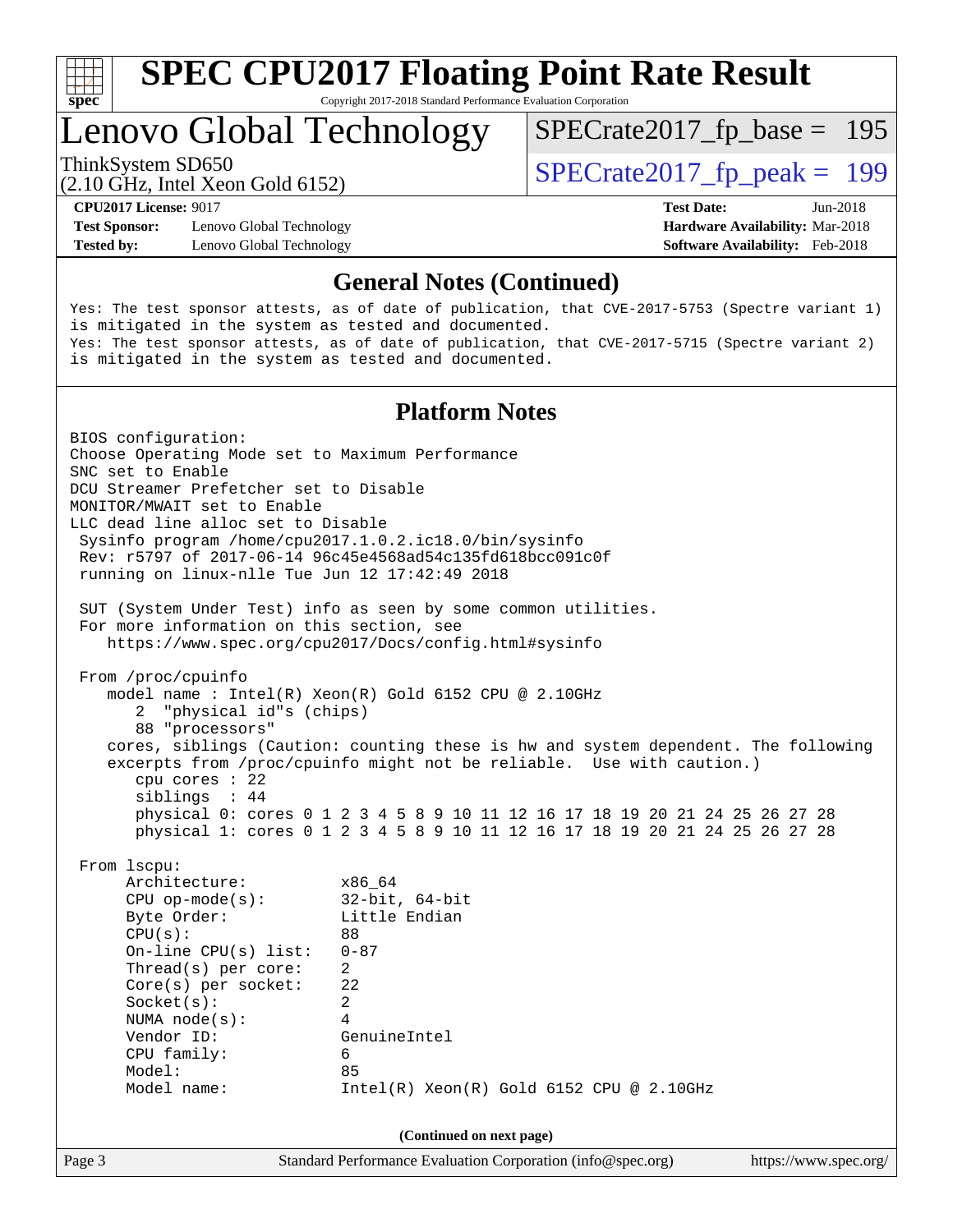

Copyright 2017-2018 Standard Performance Evaluation Corporation

Lenovo Global Technology

ThinkSystem SD650<br>(2.10 GHz, Intel Xeon Gold 6152)  $\begin{array}{r} | \text{SPECrate2017\_fp\_peak} = 199 \end{array}$ [SPECrate2017\\_fp\\_base =](http://www.spec.org/auto/cpu2017/Docs/result-fields.html#SPECrate2017fpbase) 195

**[CPU2017 License:](http://www.spec.org/auto/cpu2017/Docs/result-fields.html#CPU2017License)** 9017 **[Test Date:](http://www.spec.org/auto/cpu2017/Docs/result-fields.html#TestDate)** Jun-2018

**[Test Sponsor:](http://www.spec.org/auto/cpu2017/Docs/result-fields.html#TestSponsor)** Lenovo Global Technology **[Hardware Availability:](http://www.spec.org/auto/cpu2017/Docs/result-fields.html#HardwareAvailability)** Mar-2018 **[Tested by:](http://www.spec.org/auto/cpu2017/Docs/result-fields.html#Testedby)** Lenovo Global Technology **[Software Availability:](http://www.spec.org/auto/cpu2017/Docs/result-fields.html#SoftwareAvailability)** Feb-2018

(2.10 GHz, Intel Xeon Gold 6152)

Page 4 Standard Performance Evaluation Corporation [\(info@spec.org\)](mailto:info@spec.org) <https://www.spec.org/> **[Platform Notes \(Continued\)](http://www.spec.org/auto/cpu2017/Docs/result-fields.html#PlatformNotes)** Stepping: 4 CPU MHz: 2095.063 BogoMIPS: 4190.12 Virtualization: VT-x L1d cache: 32K L1i cache: 32K L2 cache: 1024K<br>
L3 cache: 30976K  $L3$  cache: NUMA node0 CPU(s): 0-2,6-8,11-13,17,18,44-46,50-52,55-57,61,62 NUMA node1 CPU(s): 3-5,9,10,14-16,19-21,47-49,53,54,58-60,63-65 NUMA node2 CPU(s): 22-24,28-30,33-35,39,40,66-68,72-74,77-79,83,84 NUMA node3 CPU(s): 25-27,31,32,36-38,41-43,69-71,75,76,80-82,85-87 Flags: fpu vme de pse tsc msr pae mce cx8 apic sep mtrr pge mca cmov pat pse36 clflush dts acpi mmx fxsr sse sse2 ss ht tm pbe syscall nx pdpe1gb rdtscp lm constant\_tsc art arch\_perfmon pebs bts rep\_good nopl xtopology nonstop\_tsc aperfmperf eagerfpu pni pclmulqdq dtes64 monitor ds\_cpl vmx smx est tm2 ssse3 sdbg fma cx16 xtpr pdcm pcid dca sse4\_1 sse4\_2 x2apic movbe popcnt tsc\_deadline\_timer aes xsave avx f16c rdrand lahf\_lm abm 3dnowprefetch ida arat epb invpcid\_single pln pts dtherm intel\_pt rsb\_ctxsw spec\_ctrl retpoline kaiser tpr\_shadow vnmi flexpriority ept vpid fsgsbase tsc\_adjust bmi1 hle avx2 smep bmi2 erms invpcid rtm cqm mpx avx512f avx512dq rdseed adx smap clflushopt clwb avx512cd avx512bw avx512vl xsaveopt xsavec xgetbv1 cqm\_llc cqm\_occup\_llc /proc/cpuinfo cache data cache size : 30976 KB From numactl --hardware WARNING: a numactl 'node' might or might not correspond to a physical chip. available: 4 nodes (0-3) node 0 cpus: 0 1 2 6 7 8 11 12 13 17 18 44 45 46 50 51 52 55 56 57 61 62 node 0 size: 96356 MB node 0 free: 96086 MB node 1 cpus: 3 4 5 9 10 14 15 16 19 20 21 47 48 49 53 54 58 59 60 63 64 65 node 1 size: 96753 MB node 1 free: 96507 MB node 2 cpus: 22 23 24 28 29 30 33 34 35 39 40 66 67 68 72 73 74 77 78 79 83 84 node 2 size: 96753 MB node 2 free: 96297 MB node 3 cpus: 25 26 27 31 32 36 37 38 41 42 43 69 70 71 75 76 80 81 82 85 86 87 node 3 size: 96750 MB node 3 free: 96513 MB node distances: node 0 1 2 3 0: 10 11 21 21 1: 11 10 21 21 2: 21 21 10 11 3: 21 21 11 10 **(Continued on next page)**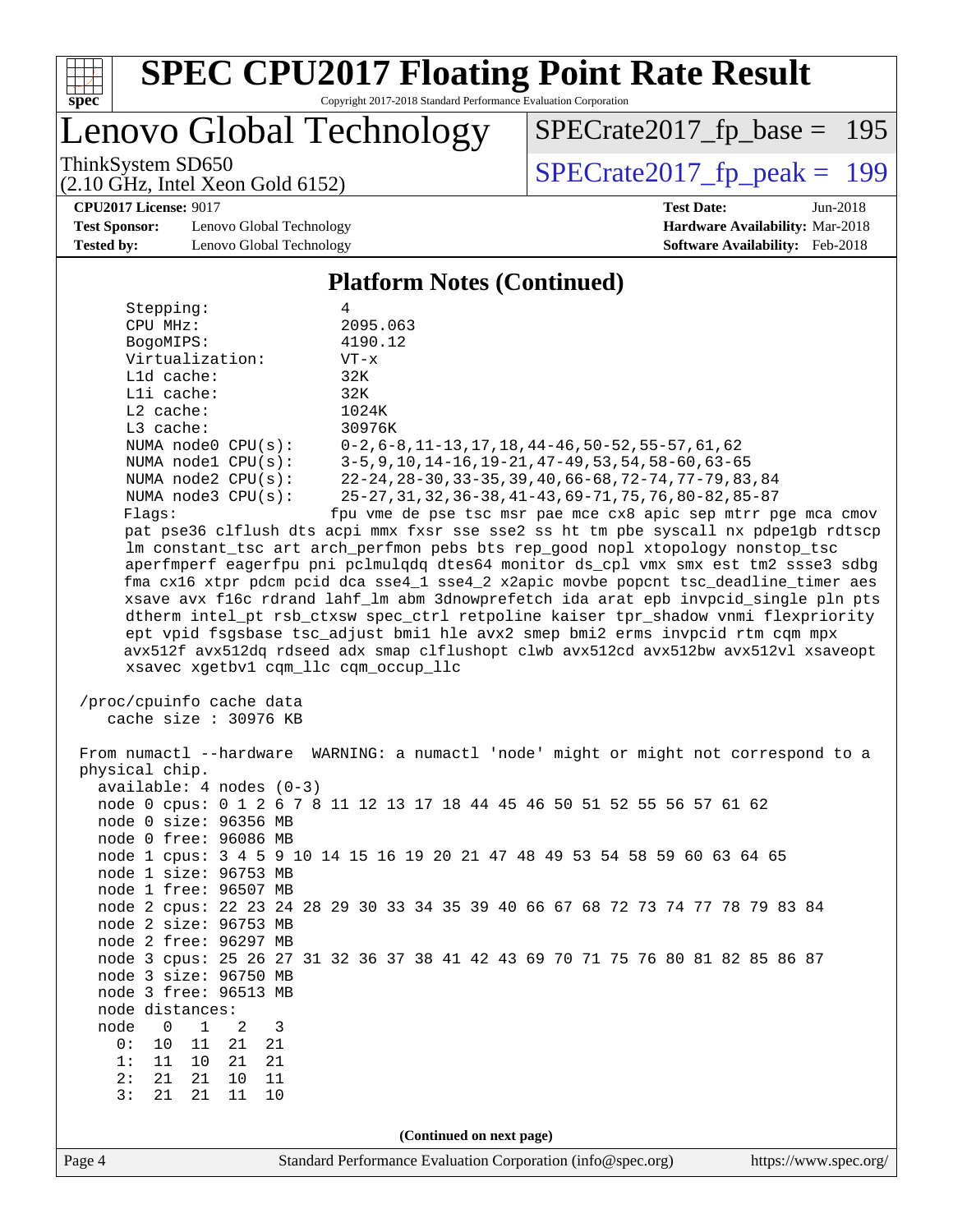| S.<br>De<br>ι. |  |  |  |  |  |  |  |
|----------------|--|--|--|--|--|--|--|

### Lenovo Global Technology

ThinkSystem SD650<br>(2.10 GHz, Intel Xeon Gold 6152)  $\begin{array}{r} | \text{SPECrate2017\_fp\_peak} = 199 \end{array}$ [SPECrate2017\\_fp\\_base =](http://www.spec.org/auto/cpu2017/Docs/result-fields.html#SPECrate2017fpbase) 195

(2.10 GHz, Intel Xeon Gold 6152)

**[Test Sponsor:](http://www.spec.org/auto/cpu2017/Docs/result-fields.html#TestSponsor)** Lenovo Global Technology **[Hardware Availability:](http://www.spec.org/auto/cpu2017/Docs/result-fields.html#HardwareAvailability)** Mar-2018 **[Tested by:](http://www.spec.org/auto/cpu2017/Docs/result-fields.html#Testedby)** Lenovo Global Technology **[Software Availability:](http://www.spec.org/auto/cpu2017/Docs/result-fields.html#SoftwareAvailability)** Feb-2018

**[CPU2017 License:](http://www.spec.org/auto/cpu2017/Docs/result-fields.html#CPU2017License)** 9017 **[Test Date:](http://www.spec.org/auto/cpu2017/Docs/result-fields.html#TestDate)** Jun-2018

#### **[Platform Notes \(Continued\)](http://www.spec.org/auto/cpu2017/Docs/result-fields.html#PlatformNotes)**

 From /proc/meminfo MemTotal: 395892376 kB HugePages\_Total: 0 Hugepagesize: 2048 kB /usr/bin/lsb\_release -d SUSE Linux Enterprise Server 12 SP2 From /etc/\*release\* /etc/\*version\* SuSE-release: SUSE Linux Enterprise Server 12 (x86\_64) VERSION = 12 PATCHLEVEL = 2 # This file is deprecated and will be removed in a future service pack or release. # Please check /etc/os-release for details about this release. os-release: NAME="SLES" VERSION="12-SP2" VERSION\_ID="12.2" PRETTY\_NAME="SUSE Linux Enterprise Server 12 SP2" ID="sles" ANSI\_COLOR="0;32" CPE\_NAME="cpe:/o:suse:sles:12:sp2" uname -a: Linux linux-nlle 4.4.114-92.64-default #1 SMP Thu Feb 1 19:18:19 UTC 2018 (c6ce5db) x86\_64 x86\_64 x86\_64 GNU/Linux run-level 3 Jun 12 17:39 SPEC is set to: /home/cpu2017.1.0.2.ic18.0 Filesystem Type Size Used Avail Use% Mounted on /dev/sda4 xfs 405G 8.4G 397G 3% /home Additional information from dmidecode follows. WARNING: Use caution when you interpret this section. The 'dmidecode' program reads system data which is "intended to allow hardware to be accurately determined", but the intent may not be met, as there are frequent changes to hardware, firmware, and the "DMTF SMBIOS" standard. BIOS Lenovo -[OTE105K-1.00]- 03/13/2018 Memory: 12x Hynix HMA84GR7AFR4N-VK 32 GB 2 rank 2666 4x NO DIMM NO DIMM (End of data from sysinfo program)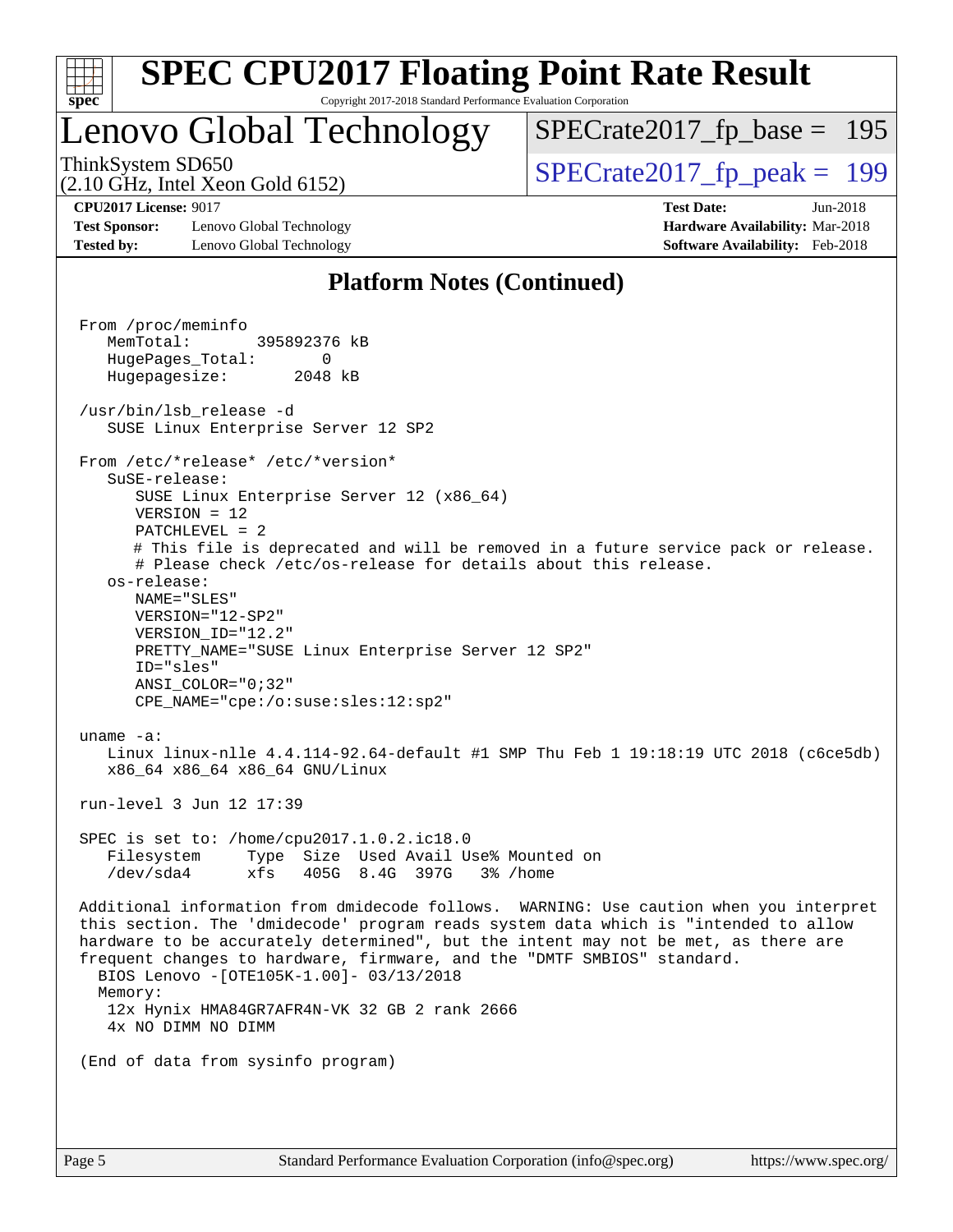

Copyright 2017-2018 Standard Performance Evaluation Corporation

### Lenovo Global Technology

ThinkSystem SD650<br>  $(2.10 \text{ GHz} \cdot \text{Intel} \times \text{eon} \text{ Gold } 6152)$  [SPECrate2017\\_fp\\_peak =](http://www.spec.org/auto/cpu2017/Docs/result-fields.html#SPECrate2017fppeak) 199

[SPECrate2017\\_fp\\_base =](http://www.spec.org/auto/cpu2017/Docs/result-fields.html#SPECrate2017fpbase) 195

(2.10 GHz, Intel Xeon Gold 6152)

**[Test Sponsor:](http://www.spec.org/auto/cpu2017/Docs/result-fields.html#TestSponsor)** Lenovo Global Technology **[Hardware Availability:](http://www.spec.org/auto/cpu2017/Docs/result-fields.html#HardwareAvailability)** Mar-2018 **[Tested by:](http://www.spec.org/auto/cpu2017/Docs/result-fields.html#Testedby)** Lenovo Global Technology **[Software Availability:](http://www.spec.org/auto/cpu2017/Docs/result-fields.html#SoftwareAvailability)** Feb-2018

**[CPU2017 License:](http://www.spec.org/auto/cpu2017/Docs/result-fields.html#CPU2017License)** 9017 **[Test Date:](http://www.spec.org/auto/cpu2017/Docs/result-fields.html#TestDate)** Jun-2018

#### **[Compiler Version Notes](http://www.spec.org/auto/cpu2017/Docs/result-fields.html#CompilerVersionNotes)**

| Standard Performance Evaluation Corporation (info@spec.org)<br>https://www.spec.org/<br>Page 6                                                                                                |  |  |  |  |  |  |
|-----------------------------------------------------------------------------------------------------------------------------------------------------------------------------------------------|--|--|--|--|--|--|
| (Continued on next page)                                                                                                                                                                      |  |  |  |  |  |  |
|                                                                                                                                                                                               |  |  |  |  |  |  |
| icpc (ICC) 18.0.0 20170811<br>Copyright (C) 1985-2017 Intel Corporation. All rights reserved.<br>icc (ICC) 18.0.0 20170811<br>Copyright (C) 1985-2017 Intel Corporation. All rights reserved. |  |  |  |  |  |  |
| 511.povray_r(peak) 526.blender_r(peak)<br>CC.                                                                                                                                                 |  |  |  |  |  |  |
| Copyright (C) 1985-2017 Intel Corporation. All rights reserved.                                                                                                                               |  |  |  |  |  |  |
| icpc (ICC) 18.0.0 20170811<br>Copyright (C) 1985-2017 Intel Corporation. All rights reserved.<br>icc (ICC) 18.0.0 20170811                                                                    |  |  |  |  |  |  |
| $CC$ 511.povray $r(base)$ 526.blender $r(base)$                                                                                                                                               |  |  |  |  |  |  |
| icpc (ICC) 18.0.0 20170811<br>Copyright (C) 1985-2017 Intel Corporation. All rights reserved.                                                                                                 |  |  |  |  |  |  |
| CXXC 508.namd_r(peak) 510.parest_r(peak)                                                                                                                                                      |  |  |  |  |  |  |
| icpc (ICC) 18.0.0 20170811<br>Copyright (C) 1985-2017 Intel Corporation. All rights reserved.                                                                                                 |  |  |  |  |  |  |
| CXXC 508.namd_r(base) 510.parest_r(base)                                                                                                                                                      |  |  |  |  |  |  |
| icc (ICC) 18.0.0 20170811<br>Copyright (C) 1985-2017 Intel Corporation. All rights reserved.                                                                                                  |  |  |  |  |  |  |
| CC.<br>$519.1bm_r(peak) 544.nab_r(peak)$                                                                                                                                                      |  |  |  |  |  |  |
| icc (ICC) 18.0.0 20170811<br>Copyright (C) 1985-2017 Intel Corporation. All rights reserved.                                                                                                  |  |  |  |  |  |  |
| $519.1$ bm_r(base) $538.imagick_r(base, peak)$ 544.nab_r(base)                                                                                                                                |  |  |  |  |  |  |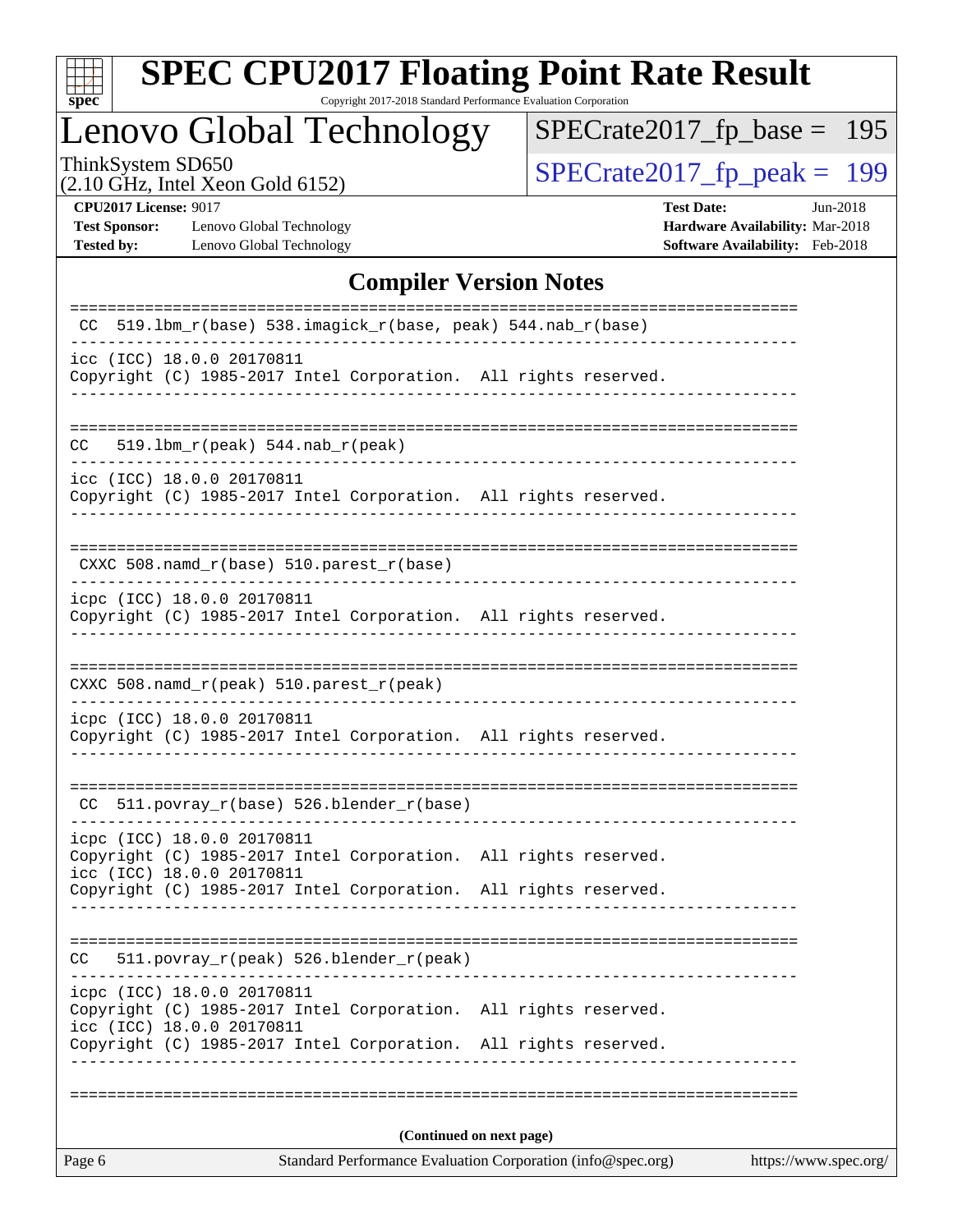

Lenovo Global Technology

ThinkSystem SD650<br>  $\begin{array}{|c|c|c|c|}\n\hline\n\text{7 10 GHz} & \text{Total } \text{Y}_{\text{201}} & \text{Gold } \text{6152}\n\hline\n\end{array}$ 

[SPECrate2017\\_fp\\_base =](http://www.spec.org/auto/cpu2017/Docs/result-fields.html#SPECrate2017fpbase) 195

(2.10 GHz, Intel Xeon Gold 6152)

**[Test Sponsor:](http://www.spec.org/auto/cpu2017/Docs/result-fields.html#TestSponsor)** Lenovo Global Technology **[Hardware Availability:](http://www.spec.org/auto/cpu2017/Docs/result-fields.html#HardwareAvailability)** Mar-2018 **[Tested by:](http://www.spec.org/auto/cpu2017/Docs/result-fields.html#Testedby)** Lenovo Global Technology **[Software Availability:](http://www.spec.org/auto/cpu2017/Docs/result-fields.html#SoftwareAvailability)** Feb-2018

**[CPU2017 License:](http://www.spec.org/auto/cpu2017/Docs/result-fields.html#CPU2017License)** 9017 **[Test Date:](http://www.spec.org/auto/cpu2017/Docs/result-fields.html#TestDate)** Jun-2018

#### **[Compiler Version Notes \(Continued\)](http://www.spec.org/auto/cpu2017/Docs/result-fields.html#CompilerVersionNotes)**

FC 507.cactuBSSN r(base) ----------------------------------------------------------------------------- icpc (ICC) 18.0.0 20170811 Copyright (C) 1985-2017 Intel Corporation. All rights reserved. icc (ICC) 18.0.0 20170811 Copyright (C) 1985-2017 Intel Corporation. All rights reserved. ifort (IFORT) 18.0.0 20170811 Copyright (C) 1985-2017 Intel Corporation. All rights reserved. ------------------------------------------------------------------------------ ============================================================================== FC 507.cactuBSSN\_r(peak) ----------------------------------------------------------------------------- icpc (ICC) 18.0.0 20170811 Copyright (C) 1985-2017 Intel Corporation. All rights reserved. icc (ICC) 18.0.0 20170811 Copyright (C) 1985-2017 Intel Corporation. All rights reserved. ifort (IFORT) 18.0.0 20170811 Copyright (C) 1985-2017 Intel Corporation. All rights reserved. ------------------------------------------------------------------------------ ============================================================================== FC 503.bwaves\_r(base, peak) 549.fotonik3d\_r(base, peak) 554.roms\_r(base) ----------------------------------------------------------------------------- ifort (IFORT) 18.0.0 20170811 Copyright (C) 1985-2017 Intel Corporation. All rights reserved. ------------------------------------------------------------------------------ ============================================================================== FC 554.roms\_r(peak) ----------------------------------------------------------------------------- ifort (IFORT) 18.0.0 20170811 Copyright (C) 1985-2017 Intel Corporation. All rights reserved. ------------------------------------------------------------------------------ ============================================================================== CC 521.wrf\_r(base) 527.cam4\_r(base) ----------------------------------------------------------------------------- ifort (IFORT) 18.0.0 20170811 Copyright (C) 1985-2017 Intel Corporation. All rights reserved. icc (ICC) 18.0.0 20170811 Copyright (C) 1985-2017 Intel Corporation. All rights reserved. ------------------------------------------------------------------------------ ============================================================================== CC 521.wrf\_r(peak) 527.cam4\_r(peak) ------------------------------------------------------------------------------ **(Continued on next page)**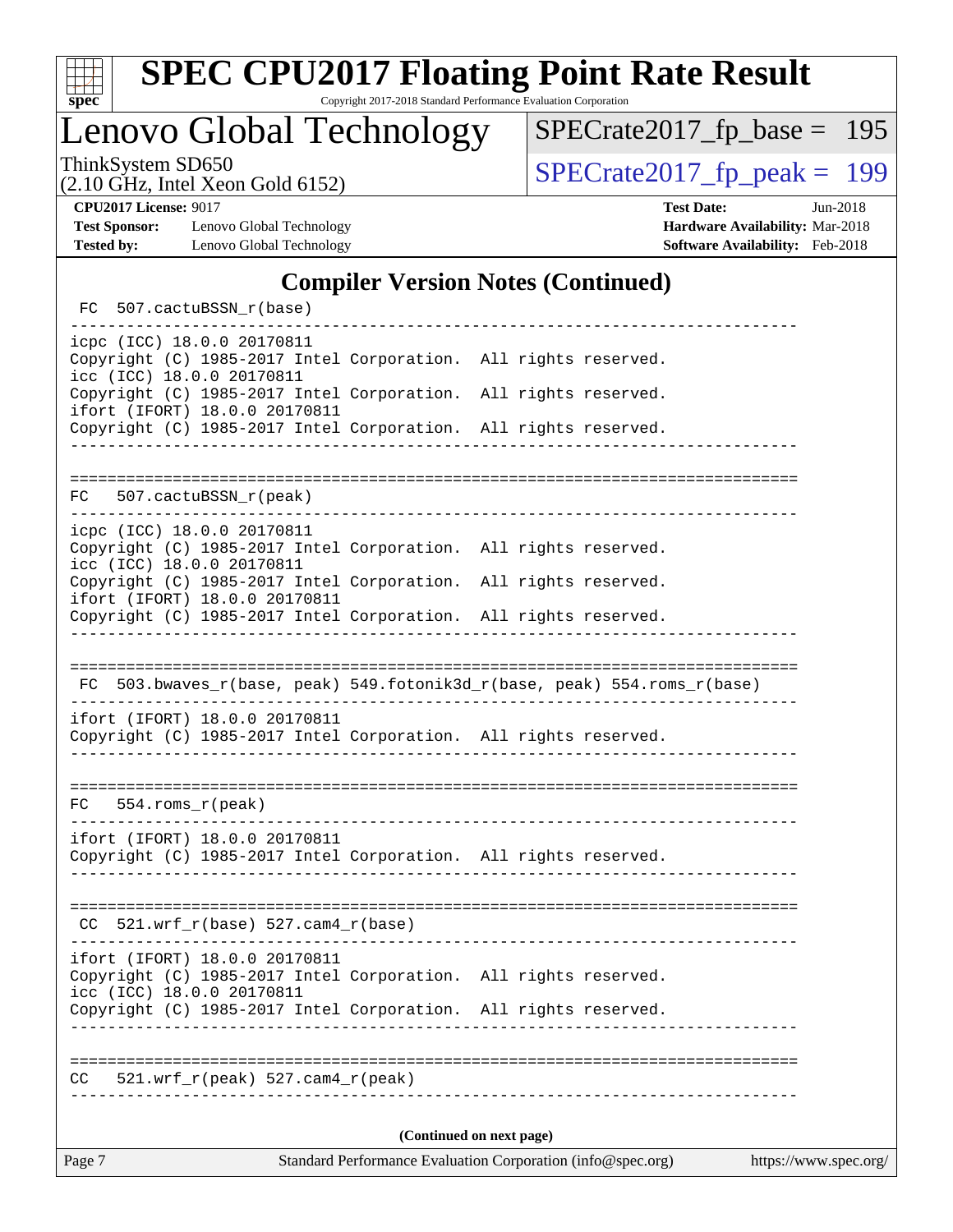

### Lenovo Global Technology

[SPECrate2017\\_fp\\_base =](http://www.spec.org/auto/cpu2017/Docs/result-fields.html#SPECrate2017fpbase) 195

(2.10 GHz, Intel Xeon Gold 6152)

ThinkSystem SD650<br>(2.10 GHz, Intel Xeon Gold 6152)  $\begin{array}{r} | \text{SPECrate2017\_fp\_peak} = 199 \end{array}$ 

**[CPU2017 License:](http://www.spec.org/auto/cpu2017/Docs/result-fields.html#CPU2017License)** 9017 **[Test Date:](http://www.spec.org/auto/cpu2017/Docs/result-fields.html#TestDate)** Jun-2018

**[Test Sponsor:](http://www.spec.org/auto/cpu2017/Docs/result-fields.html#TestSponsor)** Lenovo Global Technology **[Hardware Availability:](http://www.spec.org/auto/cpu2017/Docs/result-fields.html#HardwareAvailability)** Mar-2018 **[Tested by:](http://www.spec.org/auto/cpu2017/Docs/result-fields.html#Testedby)** Lenovo Global Technology **[Software Availability:](http://www.spec.org/auto/cpu2017/Docs/result-fields.html#SoftwareAvailability)** Feb-2018

### **[Compiler Version Notes \(Continued\)](http://www.spec.org/auto/cpu2017/Docs/result-fields.html#CompilerVersionNotes)**

ifort (IFORT) 18.0.0 20170811 Copyright (C) 1985-2017 Intel Corporation. All rights reserved. icc (ICC) 18.0.0 20170811 Copyright (C) 1985-2017 Intel Corporation. All rights reserved. ------------------------------------------------------------------------------

### **[Base Compiler Invocation](http://www.spec.org/auto/cpu2017/Docs/result-fields.html#BaseCompilerInvocation)**

[C benchmarks](http://www.spec.org/auto/cpu2017/Docs/result-fields.html#Cbenchmarks):  $i$ cc

[C++ benchmarks:](http://www.spec.org/auto/cpu2017/Docs/result-fields.html#CXXbenchmarks) [icpc](http://www.spec.org/cpu2017/results/res2018q3/cpu2017-20180625-07351.flags.html#user_CXXbase_intel_icpc_18.0_c510b6838c7f56d33e37e94d029a35b4a7bccf4766a728ee175e80a419847e808290a9b78be685c44ab727ea267ec2f070ec5dc83b407c0218cded6866a35d07)

[Fortran benchmarks](http://www.spec.org/auto/cpu2017/Docs/result-fields.html#Fortranbenchmarks): [ifort](http://www.spec.org/cpu2017/results/res2018q3/cpu2017-20180625-07351.flags.html#user_FCbase_intel_ifort_18.0_8111460550e3ca792625aed983ce982f94888b8b503583aa7ba2b8303487b4d8a21a13e7191a45c5fd58ff318f48f9492884d4413fa793fd88dd292cad7027ca)

[Benchmarks using both Fortran and C](http://www.spec.org/auto/cpu2017/Docs/result-fields.html#BenchmarksusingbothFortranandC): [ifort](http://www.spec.org/cpu2017/results/res2018q3/cpu2017-20180625-07351.flags.html#user_CC_FCbase_intel_ifort_18.0_8111460550e3ca792625aed983ce982f94888b8b503583aa7ba2b8303487b4d8a21a13e7191a45c5fd58ff318f48f9492884d4413fa793fd88dd292cad7027ca) [icc](http://www.spec.org/cpu2017/results/res2018q3/cpu2017-20180625-07351.flags.html#user_CC_FCbase_intel_icc_18.0_66fc1ee009f7361af1fbd72ca7dcefbb700085f36577c54f309893dd4ec40d12360134090235512931783d35fd58c0460139e722d5067c5574d8eaf2b3e37e92)

[Benchmarks using both C and C++](http://www.spec.org/auto/cpu2017/Docs/result-fields.html#BenchmarksusingbothCandCXX): [icpc](http://www.spec.org/cpu2017/results/res2018q3/cpu2017-20180625-07351.flags.html#user_CC_CXXbase_intel_icpc_18.0_c510b6838c7f56d33e37e94d029a35b4a7bccf4766a728ee175e80a419847e808290a9b78be685c44ab727ea267ec2f070ec5dc83b407c0218cded6866a35d07) [icc](http://www.spec.org/cpu2017/results/res2018q3/cpu2017-20180625-07351.flags.html#user_CC_CXXbase_intel_icc_18.0_66fc1ee009f7361af1fbd72ca7dcefbb700085f36577c54f309893dd4ec40d12360134090235512931783d35fd58c0460139e722d5067c5574d8eaf2b3e37e92)

[Benchmarks using Fortran, C, and C++:](http://www.spec.org/auto/cpu2017/Docs/result-fields.html#BenchmarksusingFortranCandCXX) [icpc](http://www.spec.org/cpu2017/results/res2018q3/cpu2017-20180625-07351.flags.html#user_CC_CXX_FCbase_intel_icpc_18.0_c510b6838c7f56d33e37e94d029a35b4a7bccf4766a728ee175e80a419847e808290a9b78be685c44ab727ea267ec2f070ec5dc83b407c0218cded6866a35d07) [icc](http://www.spec.org/cpu2017/results/res2018q3/cpu2017-20180625-07351.flags.html#user_CC_CXX_FCbase_intel_icc_18.0_66fc1ee009f7361af1fbd72ca7dcefbb700085f36577c54f309893dd4ec40d12360134090235512931783d35fd58c0460139e722d5067c5574d8eaf2b3e37e92) [ifort](http://www.spec.org/cpu2017/results/res2018q3/cpu2017-20180625-07351.flags.html#user_CC_CXX_FCbase_intel_ifort_18.0_8111460550e3ca792625aed983ce982f94888b8b503583aa7ba2b8303487b4d8a21a13e7191a45c5fd58ff318f48f9492884d4413fa793fd88dd292cad7027ca)

### **[Base Portability Flags](http://www.spec.org/auto/cpu2017/Docs/result-fields.html#BasePortabilityFlags)**

 503.bwaves\_r: [-DSPEC\\_LP64](http://www.spec.org/cpu2017/results/res2018q3/cpu2017-20180625-07351.flags.html#suite_basePORTABILITY503_bwaves_r_DSPEC_LP64) 507.cactuBSSN\_r: [-DSPEC\\_LP64](http://www.spec.org/cpu2017/results/res2018q3/cpu2017-20180625-07351.flags.html#suite_basePORTABILITY507_cactuBSSN_r_DSPEC_LP64) 508.namd\_r: [-DSPEC\\_LP64](http://www.spec.org/cpu2017/results/res2018q3/cpu2017-20180625-07351.flags.html#suite_basePORTABILITY508_namd_r_DSPEC_LP64) 510.parest\_r: [-DSPEC\\_LP64](http://www.spec.org/cpu2017/results/res2018q3/cpu2017-20180625-07351.flags.html#suite_basePORTABILITY510_parest_r_DSPEC_LP64) 511.povray\_r: [-DSPEC\\_LP64](http://www.spec.org/cpu2017/results/res2018q3/cpu2017-20180625-07351.flags.html#suite_basePORTABILITY511_povray_r_DSPEC_LP64) 519.lbm\_r: [-DSPEC\\_LP64](http://www.spec.org/cpu2017/results/res2018q3/cpu2017-20180625-07351.flags.html#suite_basePORTABILITY519_lbm_r_DSPEC_LP64) 521.wrf\_r: [-DSPEC\\_LP64](http://www.spec.org/cpu2017/results/res2018q3/cpu2017-20180625-07351.flags.html#suite_basePORTABILITY521_wrf_r_DSPEC_LP64) [-DSPEC\\_CASE\\_FLAG](http://www.spec.org/cpu2017/results/res2018q3/cpu2017-20180625-07351.flags.html#b521.wrf_r_baseCPORTABILITY_DSPEC_CASE_FLAG) [-convert big\\_endian](http://www.spec.org/cpu2017/results/res2018q3/cpu2017-20180625-07351.flags.html#user_baseFPORTABILITY521_wrf_r_convert_big_endian_c3194028bc08c63ac5d04de18c48ce6d347e4e562e8892b8bdbdc0214820426deb8554edfa529a3fb25a586e65a3d812c835984020483e7e73212c4d31a38223) 526.blender\_r: [-DSPEC\\_LP64](http://www.spec.org/cpu2017/results/res2018q3/cpu2017-20180625-07351.flags.html#suite_basePORTABILITY526_blender_r_DSPEC_LP64) [-DSPEC\\_LINUX](http://www.spec.org/cpu2017/results/res2018q3/cpu2017-20180625-07351.flags.html#b526.blender_r_baseCPORTABILITY_DSPEC_LINUX) [-funsigned-char](http://www.spec.org/cpu2017/results/res2018q3/cpu2017-20180625-07351.flags.html#user_baseCPORTABILITY526_blender_r_force_uchar_40c60f00ab013830e2dd6774aeded3ff59883ba5a1fc5fc14077f794d777847726e2a5858cbc7672e36e1b067e7e5c1d9a74f7176df07886a243d7cc18edfe67) 527.cam4\_r: [-DSPEC\\_LP64](http://www.spec.org/cpu2017/results/res2018q3/cpu2017-20180625-07351.flags.html#suite_basePORTABILITY527_cam4_r_DSPEC_LP64) [-DSPEC\\_CASE\\_FLAG](http://www.spec.org/cpu2017/results/res2018q3/cpu2017-20180625-07351.flags.html#b527.cam4_r_baseCPORTABILITY_DSPEC_CASE_FLAG) 538.imagick\_r: [-DSPEC\\_LP64](http://www.spec.org/cpu2017/results/res2018q3/cpu2017-20180625-07351.flags.html#suite_basePORTABILITY538_imagick_r_DSPEC_LP64) 544.nab\_r: [-DSPEC\\_LP64](http://www.spec.org/cpu2017/results/res2018q3/cpu2017-20180625-07351.flags.html#suite_basePORTABILITY544_nab_r_DSPEC_LP64) 549.fotonik3d\_r: [-DSPEC\\_LP64](http://www.spec.org/cpu2017/results/res2018q3/cpu2017-20180625-07351.flags.html#suite_basePORTABILITY549_fotonik3d_r_DSPEC_LP64) 554.roms\_r: [-DSPEC\\_LP64](http://www.spec.org/cpu2017/results/res2018q3/cpu2017-20180625-07351.flags.html#suite_basePORTABILITY554_roms_r_DSPEC_LP64)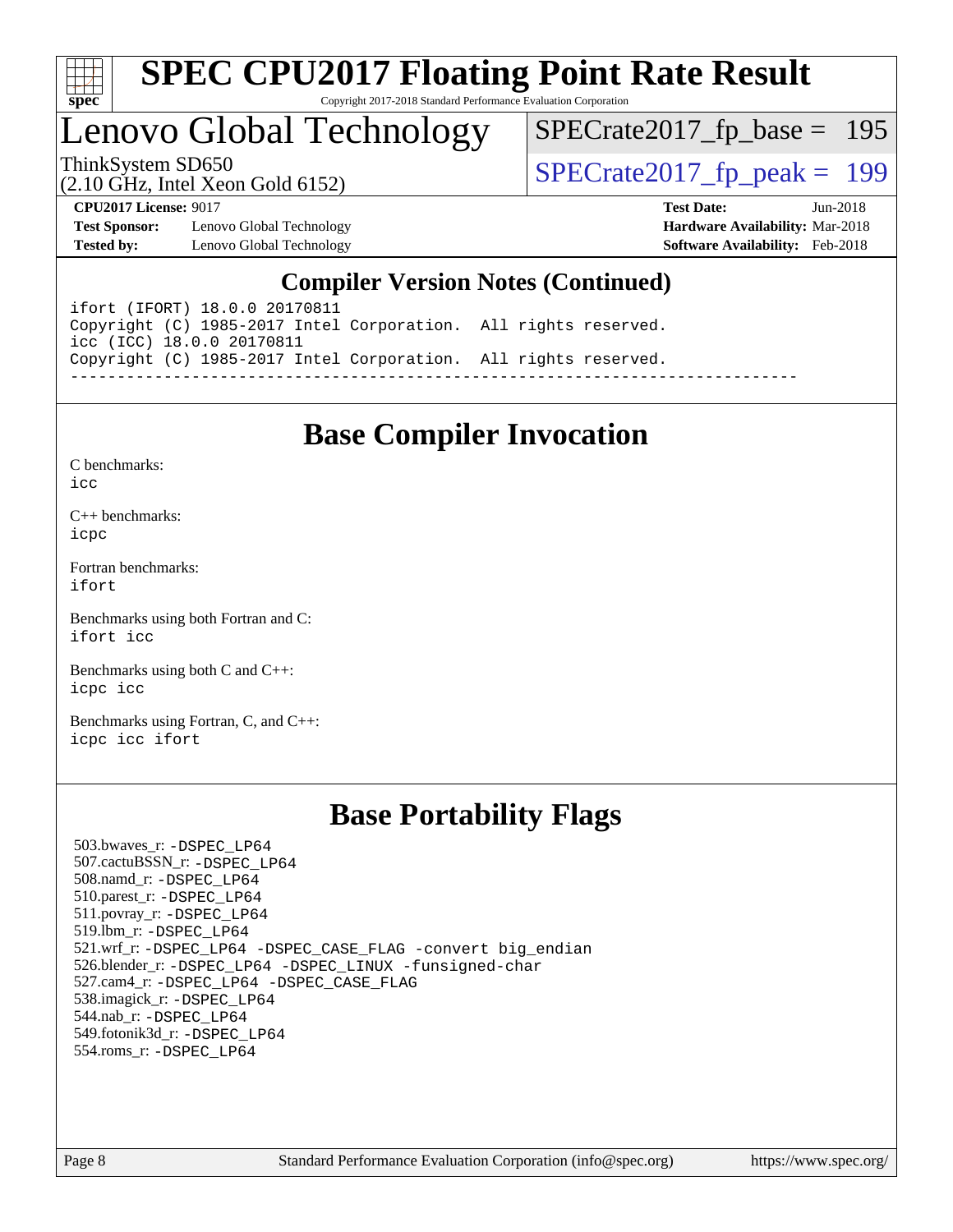

### Lenovo Global Technology

ThinkSystem SD650<br>  $\langle 2.10 \text{ GHz}$  Intel Yean Gold 6152) [SPECrate2017\\_fp\\_base =](http://www.spec.org/auto/cpu2017/Docs/result-fields.html#SPECrate2017fpbase) 195

(2.10 GHz, Intel Xeon Gold 6152)

**[Test Sponsor:](http://www.spec.org/auto/cpu2017/Docs/result-fields.html#TestSponsor)** Lenovo Global Technology **[Hardware Availability:](http://www.spec.org/auto/cpu2017/Docs/result-fields.html#HardwareAvailability)** Mar-2018 **[Tested by:](http://www.spec.org/auto/cpu2017/Docs/result-fields.html#Testedby)** Lenovo Global Technology **[Software Availability:](http://www.spec.org/auto/cpu2017/Docs/result-fields.html#SoftwareAvailability)** Feb-2018

**[CPU2017 License:](http://www.spec.org/auto/cpu2017/Docs/result-fields.html#CPU2017License)** 9017 **[Test Date:](http://www.spec.org/auto/cpu2017/Docs/result-fields.html#TestDate)** Jun-2018

### **[Base Optimization Flags](http://www.spec.org/auto/cpu2017/Docs/result-fields.html#BaseOptimizationFlags)**

[C benchmarks:](http://www.spec.org/auto/cpu2017/Docs/result-fields.html#Cbenchmarks)

[-xCORE-AVX2](http://www.spec.org/cpu2017/results/res2018q3/cpu2017-20180625-07351.flags.html#user_CCbase_f-xCORE-AVX2) [-ipo](http://www.spec.org/cpu2017/results/res2018q3/cpu2017-20180625-07351.flags.html#user_CCbase_f-ipo) [-O3](http://www.spec.org/cpu2017/results/res2018q3/cpu2017-20180625-07351.flags.html#user_CCbase_f-O3) [-no-prec-div](http://www.spec.org/cpu2017/results/res2018q3/cpu2017-20180625-07351.flags.html#user_CCbase_f-no-prec-div) [-qopt-prefetch](http://www.spec.org/cpu2017/results/res2018q3/cpu2017-20180625-07351.flags.html#user_CCbase_f-qopt-prefetch) [-ffinite-math-only](http://www.spec.org/cpu2017/results/res2018q3/cpu2017-20180625-07351.flags.html#user_CCbase_f_finite_math_only_cb91587bd2077682c4b38af759c288ed7c732db004271a9512da14a4f8007909a5f1427ecbf1a0fb78ff2a814402c6114ac565ca162485bbcae155b5e4258871) [-qopt-mem-layout-trans=3](http://www.spec.org/cpu2017/results/res2018q3/cpu2017-20180625-07351.flags.html#user_CCbase_f-qopt-mem-layout-trans_de80db37974c74b1f0e20d883f0b675c88c3b01e9d123adea9b28688d64333345fb62bc4a798493513fdb68f60282f9a726aa07f478b2f7113531aecce732043) [C++ benchmarks](http://www.spec.org/auto/cpu2017/Docs/result-fields.html#CXXbenchmarks): [-xCORE-AVX2](http://www.spec.org/cpu2017/results/res2018q3/cpu2017-20180625-07351.flags.html#user_CXXbase_f-xCORE-AVX2) [-ipo](http://www.spec.org/cpu2017/results/res2018q3/cpu2017-20180625-07351.flags.html#user_CXXbase_f-ipo) [-O3](http://www.spec.org/cpu2017/results/res2018q3/cpu2017-20180625-07351.flags.html#user_CXXbase_f-O3) [-no-prec-div](http://www.spec.org/cpu2017/results/res2018q3/cpu2017-20180625-07351.flags.html#user_CXXbase_f-no-prec-div) [-qopt-prefetch](http://www.spec.org/cpu2017/results/res2018q3/cpu2017-20180625-07351.flags.html#user_CXXbase_f-qopt-prefetch) [-ffinite-math-only](http://www.spec.org/cpu2017/results/res2018q3/cpu2017-20180625-07351.flags.html#user_CXXbase_f_finite_math_only_cb91587bd2077682c4b38af759c288ed7c732db004271a9512da14a4f8007909a5f1427ecbf1a0fb78ff2a814402c6114ac565ca162485bbcae155b5e4258871) [-qopt-mem-layout-trans=3](http://www.spec.org/cpu2017/results/res2018q3/cpu2017-20180625-07351.flags.html#user_CXXbase_f-qopt-mem-layout-trans_de80db37974c74b1f0e20d883f0b675c88c3b01e9d123adea9b28688d64333345fb62bc4a798493513fdb68f60282f9a726aa07f478b2f7113531aecce732043) [Fortran benchmarks:](http://www.spec.org/auto/cpu2017/Docs/result-fields.html#Fortranbenchmarks) [-xCORE-AVX2](http://www.spec.org/cpu2017/results/res2018q3/cpu2017-20180625-07351.flags.html#user_FCbase_f-xCORE-AVX2) [-ipo](http://www.spec.org/cpu2017/results/res2018q3/cpu2017-20180625-07351.flags.html#user_FCbase_f-ipo) [-O3](http://www.spec.org/cpu2017/results/res2018q3/cpu2017-20180625-07351.flags.html#user_FCbase_f-O3) [-no-prec-div](http://www.spec.org/cpu2017/results/res2018q3/cpu2017-20180625-07351.flags.html#user_FCbase_f-no-prec-div) [-qopt-prefetch](http://www.spec.org/cpu2017/results/res2018q3/cpu2017-20180625-07351.flags.html#user_FCbase_f-qopt-prefetch) [-ffinite-math-only](http://www.spec.org/cpu2017/results/res2018q3/cpu2017-20180625-07351.flags.html#user_FCbase_f_finite_math_only_cb91587bd2077682c4b38af759c288ed7c732db004271a9512da14a4f8007909a5f1427ecbf1a0fb78ff2a814402c6114ac565ca162485bbcae155b5e4258871) [-qopt-mem-layout-trans=3](http://www.spec.org/cpu2017/results/res2018q3/cpu2017-20180625-07351.flags.html#user_FCbase_f-qopt-mem-layout-trans_de80db37974c74b1f0e20d883f0b675c88c3b01e9d123adea9b28688d64333345fb62bc4a798493513fdb68f60282f9a726aa07f478b2f7113531aecce732043) [-nostandard-realloc-lhs](http://www.spec.org/cpu2017/results/res2018q3/cpu2017-20180625-07351.flags.html#user_FCbase_f_2003_std_realloc_82b4557e90729c0f113870c07e44d33d6f5a304b4f63d4c15d2d0f1fab99f5daaed73bdb9275d9ae411527f28b936061aa8b9c8f2d63842963b95c9dd6426b8a) [-align array32byte](http://www.spec.org/cpu2017/results/res2018q3/cpu2017-20180625-07351.flags.html#user_FCbase_align_array32byte_b982fe038af199962ba9a80c053b8342c548c85b40b8e86eb3cc33dee0d7986a4af373ac2d51c3f7cf710a18d62fdce2948f201cd044323541f22fc0fffc51b6) [Benchmarks using both Fortran and C:](http://www.spec.org/auto/cpu2017/Docs/result-fields.html#BenchmarksusingbothFortranandC) [-xCORE-AVX2](http://www.spec.org/cpu2017/results/res2018q3/cpu2017-20180625-07351.flags.html#user_CC_FCbase_f-xCORE-AVX2) [-ipo](http://www.spec.org/cpu2017/results/res2018q3/cpu2017-20180625-07351.flags.html#user_CC_FCbase_f-ipo) [-O3](http://www.spec.org/cpu2017/results/res2018q3/cpu2017-20180625-07351.flags.html#user_CC_FCbase_f-O3) [-no-prec-div](http://www.spec.org/cpu2017/results/res2018q3/cpu2017-20180625-07351.flags.html#user_CC_FCbase_f-no-prec-div) [-qopt-prefetch](http://www.spec.org/cpu2017/results/res2018q3/cpu2017-20180625-07351.flags.html#user_CC_FCbase_f-qopt-prefetch) [-ffinite-math-only](http://www.spec.org/cpu2017/results/res2018q3/cpu2017-20180625-07351.flags.html#user_CC_FCbase_f_finite_math_only_cb91587bd2077682c4b38af759c288ed7c732db004271a9512da14a4f8007909a5f1427ecbf1a0fb78ff2a814402c6114ac565ca162485bbcae155b5e4258871) [-qopt-mem-layout-trans=3](http://www.spec.org/cpu2017/results/res2018q3/cpu2017-20180625-07351.flags.html#user_CC_FCbase_f-qopt-mem-layout-trans_de80db37974c74b1f0e20d883f0b675c88c3b01e9d123adea9b28688d64333345fb62bc4a798493513fdb68f60282f9a726aa07f478b2f7113531aecce732043) [-nostandard-realloc-lhs](http://www.spec.org/cpu2017/results/res2018q3/cpu2017-20180625-07351.flags.html#user_CC_FCbase_f_2003_std_realloc_82b4557e90729c0f113870c07e44d33d6f5a304b4f63d4c15d2d0f1fab99f5daaed73bdb9275d9ae411527f28b936061aa8b9c8f2d63842963b95c9dd6426b8a) [-align array32byte](http://www.spec.org/cpu2017/results/res2018q3/cpu2017-20180625-07351.flags.html#user_CC_FCbase_align_array32byte_b982fe038af199962ba9a80c053b8342c548c85b40b8e86eb3cc33dee0d7986a4af373ac2d51c3f7cf710a18d62fdce2948f201cd044323541f22fc0fffc51b6) [Benchmarks using both C and C++](http://www.spec.org/auto/cpu2017/Docs/result-fields.html#BenchmarksusingbothCandCXX): [-xCORE-AVX2](http://www.spec.org/cpu2017/results/res2018q3/cpu2017-20180625-07351.flags.html#user_CC_CXXbase_f-xCORE-AVX2) [-ipo](http://www.spec.org/cpu2017/results/res2018q3/cpu2017-20180625-07351.flags.html#user_CC_CXXbase_f-ipo) [-O3](http://www.spec.org/cpu2017/results/res2018q3/cpu2017-20180625-07351.flags.html#user_CC_CXXbase_f-O3) [-no-prec-div](http://www.spec.org/cpu2017/results/res2018q3/cpu2017-20180625-07351.flags.html#user_CC_CXXbase_f-no-prec-div) [-qopt-prefetch](http://www.spec.org/cpu2017/results/res2018q3/cpu2017-20180625-07351.flags.html#user_CC_CXXbase_f-qopt-prefetch) [-ffinite-math-only](http://www.spec.org/cpu2017/results/res2018q3/cpu2017-20180625-07351.flags.html#user_CC_CXXbase_f_finite_math_only_cb91587bd2077682c4b38af759c288ed7c732db004271a9512da14a4f8007909a5f1427ecbf1a0fb78ff2a814402c6114ac565ca162485bbcae155b5e4258871) [-qopt-mem-layout-trans=3](http://www.spec.org/cpu2017/results/res2018q3/cpu2017-20180625-07351.flags.html#user_CC_CXXbase_f-qopt-mem-layout-trans_de80db37974c74b1f0e20d883f0b675c88c3b01e9d123adea9b28688d64333345fb62bc4a798493513fdb68f60282f9a726aa07f478b2f7113531aecce732043) [Benchmarks using Fortran, C, and C++](http://www.spec.org/auto/cpu2017/Docs/result-fields.html#BenchmarksusingFortranCandCXX): [-xCORE-AVX2](http://www.spec.org/cpu2017/results/res2018q3/cpu2017-20180625-07351.flags.html#user_CC_CXX_FCbase_f-xCORE-AVX2) [-ipo](http://www.spec.org/cpu2017/results/res2018q3/cpu2017-20180625-07351.flags.html#user_CC_CXX_FCbase_f-ipo) [-O3](http://www.spec.org/cpu2017/results/res2018q3/cpu2017-20180625-07351.flags.html#user_CC_CXX_FCbase_f-O3) [-no-prec-div](http://www.spec.org/cpu2017/results/res2018q3/cpu2017-20180625-07351.flags.html#user_CC_CXX_FCbase_f-no-prec-div) [-qopt-prefetch](http://www.spec.org/cpu2017/results/res2018q3/cpu2017-20180625-07351.flags.html#user_CC_CXX_FCbase_f-qopt-prefetch) [-ffinite-math-only](http://www.spec.org/cpu2017/results/res2018q3/cpu2017-20180625-07351.flags.html#user_CC_CXX_FCbase_f_finite_math_only_cb91587bd2077682c4b38af759c288ed7c732db004271a9512da14a4f8007909a5f1427ecbf1a0fb78ff2a814402c6114ac565ca162485bbcae155b5e4258871) [-qopt-mem-layout-trans=3](http://www.spec.org/cpu2017/results/res2018q3/cpu2017-20180625-07351.flags.html#user_CC_CXX_FCbase_f-qopt-mem-layout-trans_de80db37974c74b1f0e20d883f0b675c88c3b01e9d123adea9b28688d64333345fb62bc4a798493513fdb68f60282f9a726aa07f478b2f7113531aecce732043) [-nostandard-realloc-lhs](http://www.spec.org/cpu2017/results/res2018q3/cpu2017-20180625-07351.flags.html#user_CC_CXX_FCbase_f_2003_std_realloc_82b4557e90729c0f113870c07e44d33d6f5a304b4f63d4c15d2d0f1fab99f5daaed73bdb9275d9ae411527f28b936061aa8b9c8f2d63842963b95c9dd6426b8a) [-align array32byte](http://www.spec.org/cpu2017/results/res2018q3/cpu2017-20180625-07351.flags.html#user_CC_CXX_FCbase_align_array32byte_b982fe038af199962ba9a80c053b8342c548c85b40b8e86eb3cc33dee0d7986a4af373ac2d51c3f7cf710a18d62fdce2948f201cd044323541f22fc0fffc51b6)

### **[Base Other Flags](http://www.spec.org/auto/cpu2017/Docs/result-fields.html#BaseOtherFlags)**

[C benchmarks](http://www.spec.org/auto/cpu2017/Docs/result-fields.html#Cbenchmarks):  $-m64 - std = c11$  $-m64 - std = c11$ [C++ benchmarks:](http://www.spec.org/auto/cpu2017/Docs/result-fields.html#CXXbenchmarks) [-m64](http://www.spec.org/cpu2017/results/res2018q3/cpu2017-20180625-07351.flags.html#user_CXXbase_intel_intel64_18.0_af43caccfc8ded86e7699f2159af6efc7655f51387b94da716254467f3c01020a5059329e2569e4053f409e7c9202a7efc638f7a6d1ffb3f52dea4a3e31d82ab) [Fortran benchmarks](http://www.spec.org/auto/cpu2017/Docs/result-fields.html#Fortranbenchmarks): [-m64](http://www.spec.org/cpu2017/results/res2018q3/cpu2017-20180625-07351.flags.html#user_FCbase_intel_intel64_18.0_af43caccfc8ded86e7699f2159af6efc7655f51387b94da716254467f3c01020a5059329e2569e4053f409e7c9202a7efc638f7a6d1ffb3f52dea4a3e31d82ab) [Benchmarks using both Fortran and C](http://www.spec.org/auto/cpu2017/Docs/result-fields.html#BenchmarksusingbothFortranandC):  $-m64$   $-std=cl1$ [Benchmarks using both C and C++](http://www.spec.org/auto/cpu2017/Docs/result-fields.html#BenchmarksusingbothCandCXX):  $-m64 - std= c11$  $-m64 - std= c11$ [Benchmarks using Fortran, C, and C++:](http://www.spec.org/auto/cpu2017/Docs/result-fields.html#BenchmarksusingFortranCandCXX)  $-m64 - std = c11$  $-m64 - std = c11$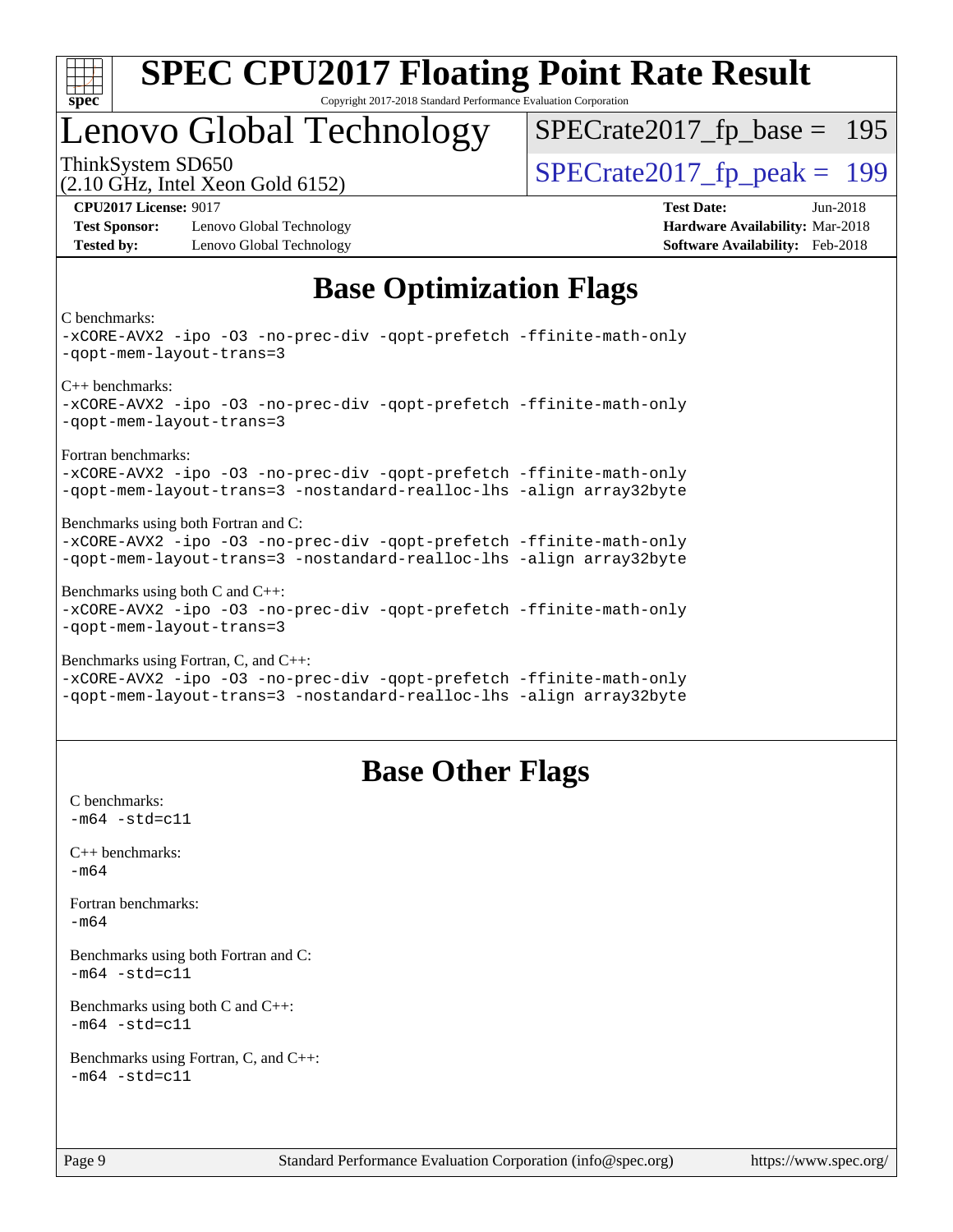

### Lenovo Global Technology

[SPECrate2017\\_fp\\_base =](http://www.spec.org/auto/cpu2017/Docs/result-fields.html#SPECrate2017fpbase) 195

(2.10 GHz, Intel Xeon Gold 6152) ThinkSystem SD650<br>(2.10 GHz, Intel Xeon Gold 6152)  $\begin{array}{r} | \text{SPECrate2017\_fp\_peak} = 199 \end{array}$ 

**[Test Sponsor:](http://www.spec.org/auto/cpu2017/Docs/result-fields.html#TestSponsor)** Lenovo Global Technology **[Hardware Availability:](http://www.spec.org/auto/cpu2017/Docs/result-fields.html#HardwareAvailability)** Mar-2018 **[Tested by:](http://www.spec.org/auto/cpu2017/Docs/result-fields.html#Testedby)** Lenovo Global Technology **[Software Availability:](http://www.spec.org/auto/cpu2017/Docs/result-fields.html#SoftwareAvailability)** Feb-2018

**[CPU2017 License:](http://www.spec.org/auto/cpu2017/Docs/result-fields.html#CPU2017License)** 9017 **[Test Date:](http://www.spec.org/auto/cpu2017/Docs/result-fields.html#TestDate)** Jun-2018

### **[Peak Compiler Invocation](http://www.spec.org/auto/cpu2017/Docs/result-fields.html#PeakCompilerInvocation)**

[C benchmarks](http://www.spec.org/auto/cpu2017/Docs/result-fields.html#Cbenchmarks):

[icc](http://www.spec.org/cpu2017/results/res2018q3/cpu2017-20180625-07351.flags.html#user_CCpeak_intel_icc_18.0_66fc1ee009f7361af1fbd72ca7dcefbb700085f36577c54f309893dd4ec40d12360134090235512931783d35fd58c0460139e722d5067c5574d8eaf2b3e37e92)

[C++ benchmarks:](http://www.spec.org/auto/cpu2017/Docs/result-fields.html#CXXbenchmarks) [icpc](http://www.spec.org/cpu2017/results/res2018q3/cpu2017-20180625-07351.flags.html#user_CXXpeak_intel_icpc_18.0_c510b6838c7f56d33e37e94d029a35b4a7bccf4766a728ee175e80a419847e808290a9b78be685c44ab727ea267ec2f070ec5dc83b407c0218cded6866a35d07)

[Fortran benchmarks](http://www.spec.org/auto/cpu2017/Docs/result-fields.html#Fortranbenchmarks): [ifort](http://www.spec.org/cpu2017/results/res2018q3/cpu2017-20180625-07351.flags.html#user_FCpeak_intel_ifort_18.0_8111460550e3ca792625aed983ce982f94888b8b503583aa7ba2b8303487b4d8a21a13e7191a45c5fd58ff318f48f9492884d4413fa793fd88dd292cad7027ca)

[Benchmarks using both Fortran and C](http://www.spec.org/auto/cpu2017/Docs/result-fields.html#BenchmarksusingbothFortranandC): [ifort](http://www.spec.org/cpu2017/results/res2018q3/cpu2017-20180625-07351.flags.html#user_CC_FCpeak_intel_ifort_18.0_8111460550e3ca792625aed983ce982f94888b8b503583aa7ba2b8303487b4d8a21a13e7191a45c5fd58ff318f48f9492884d4413fa793fd88dd292cad7027ca) [icc](http://www.spec.org/cpu2017/results/res2018q3/cpu2017-20180625-07351.flags.html#user_CC_FCpeak_intel_icc_18.0_66fc1ee009f7361af1fbd72ca7dcefbb700085f36577c54f309893dd4ec40d12360134090235512931783d35fd58c0460139e722d5067c5574d8eaf2b3e37e92)

[Benchmarks using both C and C++:](http://www.spec.org/auto/cpu2017/Docs/result-fields.html#BenchmarksusingbothCandCXX) [icpc](http://www.spec.org/cpu2017/results/res2018q3/cpu2017-20180625-07351.flags.html#user_CC_CXXpeak_intel_icpc_18.0_c510b6838c7f56d33e37e94d029a35b4a7bccf4766a728ee175e80a419847e808290a9b78be685c44ab727ea267ec2f070ec5dc83b407c0218cded6866a35d07) [icc](http://www.spec.org/cpu2017/results/res2018q3/cpu2017-20180625-07351.flags.html#user_CC_CXXpeak_intel_icc_18.0_66fc1ee009f7361af1fbd72ca7dcefbb700085f36577c54f309893dd4ec40d12360134090235512931783d35fd58c0460139e722d5067c5574d8eaf2b3e37e92)

[Benchmarks using Fortran, C, and C++](http://www.spec.org/auto/cpu2017/Docs/result-fields.html#BenchmarksusingFortranCandCXX): [icpc](http://www.spec.org/cpu2017/results/res2018q3/cpu2017-20180625-07351.flags.html#user_CC_CXX_FCpeak_intel_icpc_18.0_c510b6838c7f56d33e37e94d029a35b4a7bccf4766a728ee175e80a419847e808290a9b78be685c44ab727ea267ec2f070ec5dc83b407c0218cded6866a35d07) [icc](http://www.spec.org/cpu2017/results/res2018q3/cpu2017-20180625-07351.flags.html#user_CC_CXX_FCpeak_intel_icc_18.0_66fc1ee009f7361af1fbd72ca7dcefbb700085f36577c54f309893dd4ec40d12360134090235512931783d35fd58c0460139e722d5067c5574d8eaf2b3e37e92) [ifort](http://www.spec.org/cpu2017/results/res2018q3/cpu2017-20180625-07351.flags.html#user_CC_CXX_FCpeak_intel_ifort_18.0_8111460550e3ca792625aed983ce982f94888b8b503583aa7ba2b8303487b4d8a21a13e7191a45c5fd58ff318f48f9492884d4413fa793fd88dd292cad7027ca)

### **[Peak Portability Flags](http://www.spec.org/auto/cpu2017/Docs/result-fields.html#PeakPortabilityFlags)**

Same as Base Portability Flags

### **[Peak Optimization Flags](http://www.spec.org/auto/cpu2017/Docs/result-fields.html#PeakOptimizationFlags)**

[C benchmarks](http://www.spec.org/auto/cpu2017/Docs/result-fields.html#Cbenchmarks):

 519.lbm\_r: [-prof-gen](http://www.spec.org/cpu2017/results/res2018q3/cpu2017-20180625-07351.flags.html#user_peakPASS1_CFLAGSPASS1_LDFLAGS519_lbm_r_prof_gen_5aa4926d6013ddb2a31985c654b3eb18169fc0c6952a63635c234f711e6e63dd76e94ad52365559451ec499a2cdb89e4dc58ba4c67ef54ca681ffbe1461d6b36)(pass 1) [-prof-use](http://www.spec.org/cpu2017/results/res2018q3/cpu2017-20180625-07351.flags.html#user_peakPASS2_CFLAGSPASS2_LDFLAGS519_lbm_r_prof_use_1a21ceae95f36a2b53c25747139a6c16ca95bd9def2a207b4f0849963b97e94f5260e30a0c64f4bb623698870e679ca08317ef8150905d41bd88c6f78df73f19)(pass 2) [-ipo](http://www.spec.org/cpu2017/results/res2018q3/cpu2017-20180625-07351.flags.html#user_peakPASS1_COPTIMIZEPASS2_COPTIMIZE519_lbm_r_f-ipo) [-xCORE-AVX2](http://www.spec.org/cpu2017/results/res2018q3/cpu2017-20180625-07351.flags.html#user_peakPASS2_COPTIMIZE519_lbm_r_f-xCORE-AVX2) [-O3](http://www.spec.org/cpu2017/results/res2018q3/cpu2017-20180625-07351.flags.html#user_peakPASS1_COPTIMIZEPASS2_COPTIMIZE519_lbm_r_f-O3) [-no-prec-div](http://www.spec.org/cpu2017/results/res2018q3/cpu2017-20180625-07351.flags.html#user_peakPASS1_COPTIMIZEPASS2_COPTIMIZE519_lbm_r_f-no-prec-div) [-qopt-prefetch](http://www.spec.org/cpu2017/results/res2018q3/cpu2017-20180625-07351.flags.html#user_peakPASS1_COPTIMIZEPASS2_COPTIMIZE519_lbm_r_f-qopt-prefetch) [-ffinite-math-only](http://www.spec.org/cpu2017/results/res2018q3/cpu2017-20180625-07351.flags.html#user_peakPASS1_COPTIMIZEPASS2_COPTIMIZE519_lbm_r_f_finite_math_only_cb91587bd2077682c4b38af759c288ed7c732db004271a9512da14a4f8007909a5f1427ecbf1a0fb78ff2a814402c6114ac565ca162485bbcae155b5e4258871) [-qopt-mem-layout-trans=3](http://www.spec.org/cpu2017/results/res2018q3/cpu2017-20180625-07351.flags.html#user_peakPASS1_COPTIMIZEPASS2_COPTIMIZE519_lbm_r_f-qopt-mem-layout-trans_de80db37974c74b1f0e20d883f0b675c88c3b01e9d123adea9b28688d64333345fb62bc4a798493513fdb68f60282f9a726aa07f478b2f7113531aecce732043) 538.imagick\_r: [-xCORE-AVX2](http://www.spec.org/cpu2017/results/res2018q3/cpu2017-20180625-07351.flags.html#user_peakCOPTIMIZE538_imagick_r_f-xCORE-AVX2) [-ipo](http://www.spec.org/cpu2017/results/res2018q3/cpu2017-20180625-07351.flags.html#user_peakCOPTIMIZE538_imagick_r_f-ipo) [-O3](http://www.spec.org/cpu2017/results/res2018q3/cpu2017-20180625-07351.flags.html#user_peakCOPTIMIZE538_imagick_r_f-O3) [-no-prec-div](http://www.spec.org/cpu2017/results/res2018q3/cpu2017-20180625-07351.flags.html#user_peakCOPTIMIZE538_imagick_r_f-no-prec-div) [-qopt-prefetch](http://www.spec.org/cpu2017/results/res2018q3/cpu2017-20180625-07351.flags.html#user_peakCOPTIMIZE538_imagick_r_f-qopt-prefetch) [-ffinite-math-only](http://www.spec.org/cpu2017/results/res2018q3/cpu2017-20180625-07351.flags.html#user_peakCOPTIMIZE538_imagick_r_f_finite_math_only_cb91587bd2077682c4b38af759c288ed7c732db004271a9512da14a4f8007909a5f1427ecbf1a0fb78ff2a814402c6114ac565ca162485bbcae155b5e4258871) [-qopt-mem-layout-trans=3](http://www.spec.org/cpu2017/results/res2018q3/cpu2017-20180625-07351.flags.html#user_peakCOPTIMIZE538_imagick_r_f-qopt-mem-layout-trans_de80db37974c74b1f0e20d883f0b675c88c3b01e9d123adea9b28688d64333345fb62bc4a798493513fdb68f60282f9a726aa07f478b2f7113531aecce732043) 544.nab\_r: Same as 519.lbm\_r [C++ benchmarks:](http://www.spec.org/auto/cpu2017/Docs/result-fields.html#CXXbenchmarks) [-prof-gen](http://www.spec.org/cpu2017/results/res2018q3/cpu2017-20180625-07351.flags.html#user_CXXpeak_prof_gen_5aa4926d6013ddb2a31985c654b3eb18169fc0c6952a63635c234f711e6e63dd76e94ad52365559451ec499a2cdb89e4dc58ba4c67ef54ca681ffbe1461d6b36)(pass 1) [-prof-use](http://www.spec.org/cpu2017/results/res2018q3/cpu2017-20180625-07351.flags.html#user_CXXpeak_prof_use_1a21ceae95f36a2b53c25747139a6c16ca95bd9def2a207b4f0849963b97e94f5260e30a0c64f4bb623698870e679ca08317ef8150905d41bd88c6f78df73f19)(pass 2) [-ipo](http://www.spec.org/cpu2017/results/res2018q3/cpu2017-20180625-07351.flags.html#user_CXXpeak_f-ipo) [-xCORE-AVX2](http://www.spec.org/cpu2017/results/res2018q3/cpu2017-20180625-07351.flags.html#user_CXXpeak_f-xCORE-AVX2) [-O3](http://www.spec.org/cpu2017/results/res2018q3/cpu2017-20180625-07351.flags.html#user_CXXpeak_f-O3) [-no-prec-div](http://www.spec.org/cpu2017/results/res2018q3/cpu2017-20180625-07351.flags.html#user_CXXpeak_f-no-prec-div) [-qopt-prefetch](http://www.spec.org/cpu2017/results/res2018q3/cpu2017-20180625-07351.flags.html#user_CXXpeak_f-qopt-prefetch) [-ffinite-math-only](http://www.spec.org/cpu2017/results/res2018q3/cpu2017-20180625-07351.flags.html#user_CXXpeak_f_finite_math_only_cb91587bd2077682c4b38af759c288ed7c732db004271a9512da14a4f8007909a5f1427ecbf1a0fb78ff2a814402c6114ac565ca162485bbcae155b5e4258871) [-qopt-mem-layout-trans=3](http://www.spec.org/cpu2017/results/res2018q3/cpu2017-20180625-07351.flags.html#user_CXXpeak_f-qopt-mem-layout-trans_de80db37974c74b1f0e20d883f0b675c88c3b01e9d123adea9b28688d64333345fb62bc4a798493513fdb68f60282f9a726aa07f478b2f7113531aecce732043) [Fortran benchmarks](http://www.spec.org/auto/cpu2017/Docs/result-fields.html#Fortranbenchmarks): **(Continued on next page)**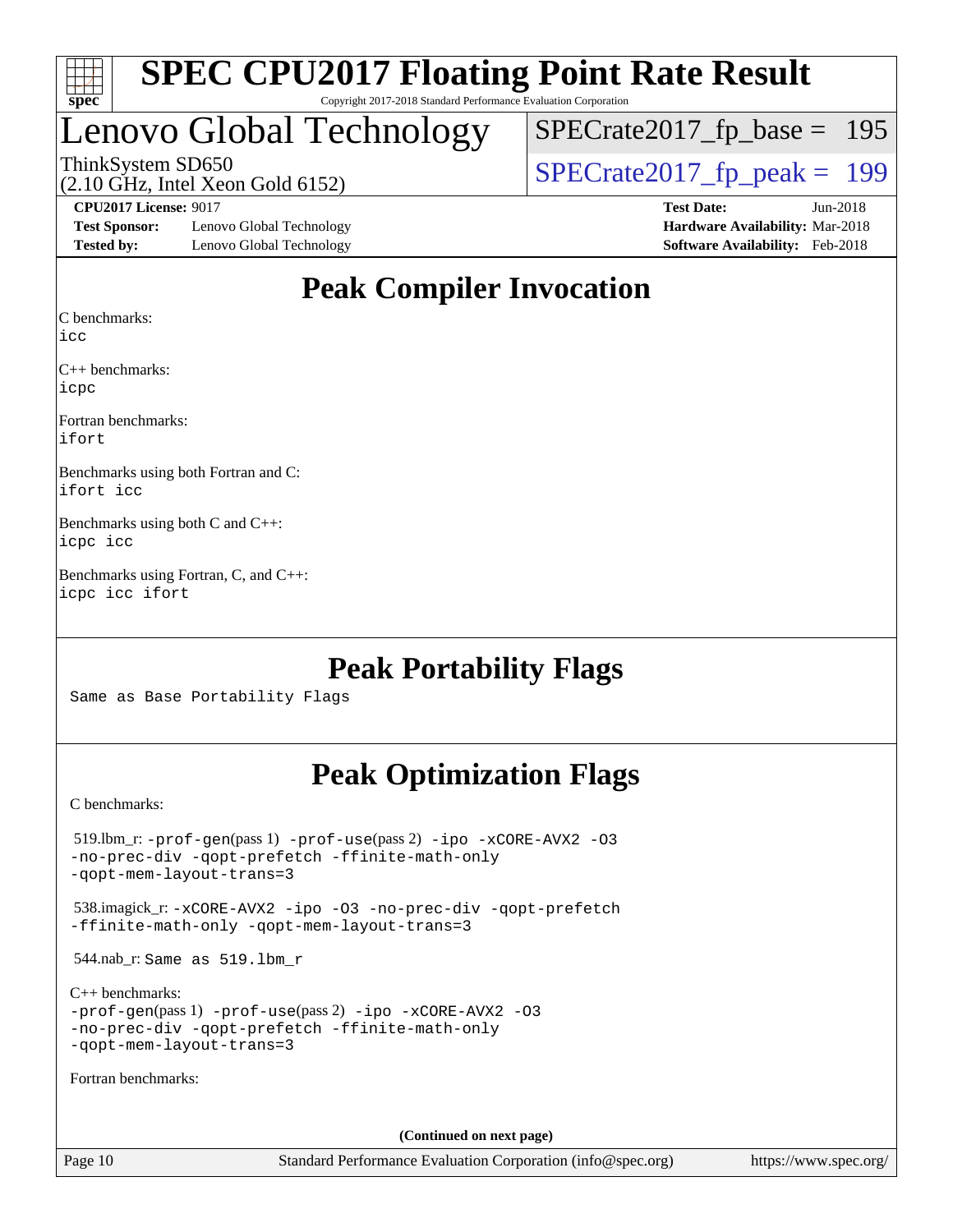

Copyright 2017-2018 Standard Performance Evaluation Corporation

### enovo Global Technology

ThinkSystem SD650<br>  $\langle 2.10 \text{ GHz}$  Intel Yean Gold 6152) [SPECrate2017\\_fp\\_base =](http://www.spec.org/auto/cpu2017/Docs/result-fields.html#SPECrate2017fpbase) 195

(2.10 GHz, Intel Xeon Gold 6152)

**[Test Sponsor:](http://www.spec.org/auto/cpu2017/Docs/result-fields.html#TestSponsor)** Lenovo Global Technology **[Hardware Availability:](http://www.spec.org/auto/cpu2017/Docs/result-fields.html#HardwareAvailability)** Mar-2018 **[Tested by:](http://www.spec.org/auto/cpu2017/Docs/result-fields.html#Testedby)** Lenovo Global Technology **[Software Availability:](http://www.spec.org/auto/cpu2017/Docs/result-fields.html#SoftwareAvailability)** Feb-2018

**[CPU2017 License:](http://www.spec.org/auto/cpu2017/Docs/result-fields.html#CPU2017License)** 9017 **[Test Date:](http://www.spec.org/auto/cpu2017/Docs/result-fields.html#TestDate)** Jun-2018

### **[Peak Optimization Flags \(Continued\)](http://www.spec.org/auto/cpu2017/Docs/result-fields.html#PeakOptimizationFlags)**

```
(info@spec.org)https://www.spec.org/
  503.bwaves_r: -xCORE-AVX2 -ipo -O3 -no-prec-div -qopt-prefetch
-ffinite-math-only -qopt-mem-layout-trans=3
-nostandard-realloc-lhs -align array32byte
  549.fotonik3d_r: Same as 503.bwaves_r
  554.roms_r: -prof-gen(pass 1) -prof-use(pass 2) -ipo -xCORE-AVX2 -O3
-no-prec-div -qopt-prefetch -ffinite-math-only
-qopt-mem-layout-trans=3 -nostandard-realloc-lhs
-align array32byte
Benchmarks using both Fortran and C: 
-prof-gen(pass 1) -prof-use(pass 2) -ipo -xCORE-AVX2 -O3
-no-prec-div -qopt-prefetch -ffinite-math-only
-qopt-mem-layout-trans=3 -nostandard-realloc-lhs -align array32byte
Benchmarks using both C and C++: 
-prof-gen(pass 1) -prof-use(pass 2) -ipo -xCORE-AVX2 -O3
-no-prec-div -qopt-prefetch -ffinite-math-only
-qopt-mem-layout-trans=3
Benchmarks using Fortran, C, and C++: 
-prof-gen(pass 1) -prof-use(pass 2) -ipo -xCORE-AVX2 -O3
-no-prec-div -qopt-prefetch -ffinite-math-only
-qopt-mem-layout-trans=3 -nostandard-realloc-lhs -align array32byte
                                 Peak Other Flags
C benchmarks: 
-m64 - std= c11C++ benchmarks: 
-m64Fortran benchmarks: 
-m64
Benchmarks using both Fortran and C: 
-m64 - std= c11Benchmarks using both C and C++: 
-m64 - std= c11(Continued on next page)
```